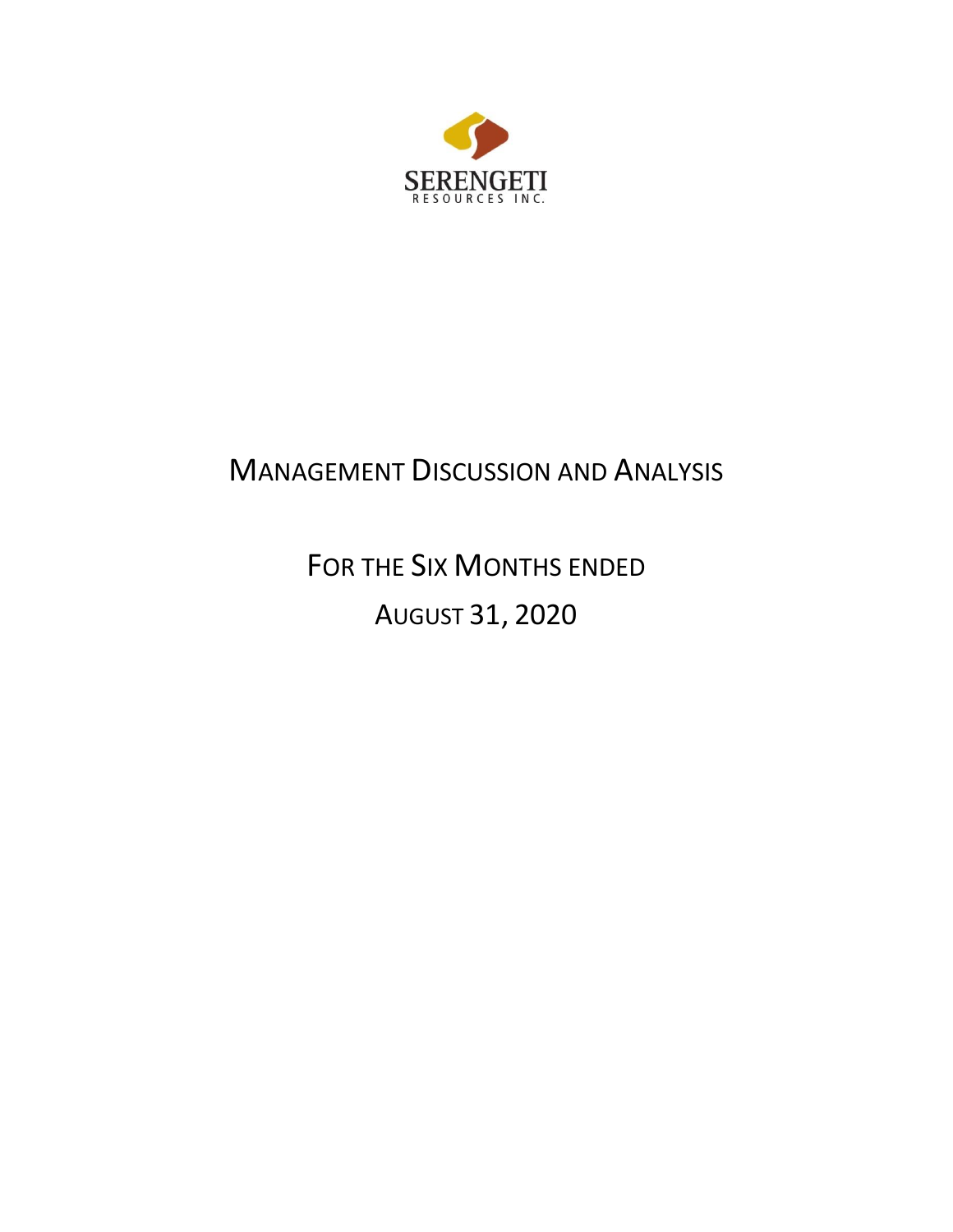## **INTRODUCTORY COMMENT**

Serengeti Resources Inc. is a junior mineral exploration company listed on the TSX Venture Exchange under the trading symbol "SIR". The Company's exploration strategy emphasizes copper-gold projects in the Quesnel Trough of British Columbia, including the advancement of Kwanika – its principal copper-gold resource-stage project located in British Columbia, which is held indirectly through Kwanika Copper Corporation ("KCC"), the joint venture company approximately 67% by Serengeti and approximately 33% by POSCO International Corporation ("PIC"). This Management Discussion and Analysis ("MD&A") is dated October 28, 2020 and discloses specified information up to that date. Serengeti is classified as a "venture issuer" for the purposes of National Instrument 51-102. This MD&A should be read in conjunction with the Company's condensed consolidated interim financial statements for the six months ended August 31, 2020, which are prepared in accordance with International Financial Reporting Standards as issued by the IASB.

Throughout this report we refer from time to time to "Serengeti", "the Company", "we", "us", "our" or "its". All these terms are used in respect of Serengeti Resources Inc. which is the reporting issuer in this document. *We recommend that readers consult the "Cautionary Statements" on the last page of this report.*

During the six months ended August 31, 2020, Serengeti had two principal areas of focus: advancement of its flagship Kwanika and maintenance of its extensive portfolio of properties in the Quesnel Trough of British Columbia.

# **SECOND QUARTER HIGHLIGHTS**

# **FINANCIAL CONDITION**

At August 31, 2020, the Company had a working capital of \$679,567 compared to \$1,709,179 at February 29, 2020. At August 31, 2020, the Company had \$725,663 cash and cash equivalents compared to \$1,802,817 at February 29, 2020.

# **FINANCIAL PERFORMANCE**

# **SUMMARY OF FINANCIAL RESULTS FOR EIGHT MOST RECENTLY COMPLETED QUARTERS**

| Fiscal quarter ended | Revenues <sup>1</sup> | Net income<br>$(\text{loss})$ – total | Income (loss) from<br>continuing<br>operations-<br>per share $1, 2$ | <b>Net</b><br>comprehensive<br>income (loss) -<br>total | Net income<br>(loss) - per<br>share <sup>2</sup> |
|----------------------|-----------------------|---------------------------------------|---------------------------------------------------------------------|---------------------------------------------------------|--------------------------------------------------|
|                      |                       | \$                                    | Ś                                                                   | \$                                                      | \$                                               |
| August 31, 2020      | Nil                   | (227, 747)                            | (0.00)                                                              | (227, 747)                                              | (0.00)                                           |
| May 31, 2020         | Nil                   | (223, 779)                            | (0.00)                                                              | (223, 779)                                              | (0.00)                                           |
| February 29, 2020    | Nil                   | (2,564,241)                           | (0.02)                                                              | (2,564,241)                                             | (0.02)                                           |
| November 30, 2019    | Nil                   | (290, 911)                            | (0.00)                                                              | (290, 911)                                              | (0.00)                                           |
| August 31, 2019      | Nil                   | (197,824)                             | (0.00)                                                              | (197, 824)                                              | (0.00)                                           |
| May 31, 2019         | Nil                   | (452,468)                             | (0.00)                                                              | (452, 468)                                              | (0.00)                                           |
| February 28, 2019    | Nil                   | 890,168                               | 0.01                                                                | 890,168                                                 | 0.01                                             |
| November 30, 2018    | Nil                   | (180,368)                             | (0.00)                                                              | (180, 368)                                              | (0.00)                                           |

Note 1: Revenues exclude interest income. Fully diluted per share amounts are not scheduled as they would be anti-dilutive.

Note 2: Income/(loss) per share is rounded to the nearest whole cent.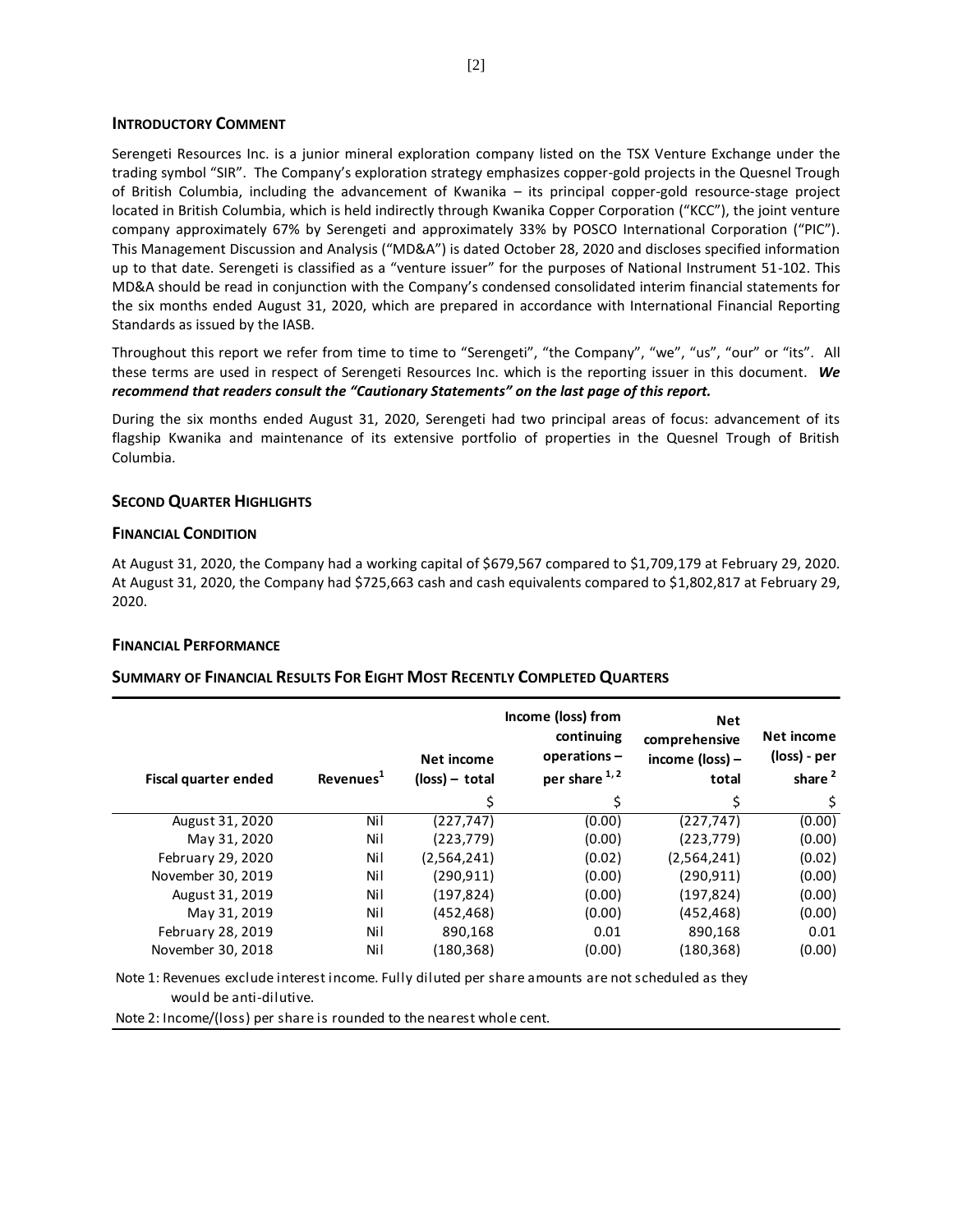|                                        | Three month      | Three month      | Six month        | Six month        |
|----------------------------------------|------------------|------------------|------------------|------------------|
|                                        | period ended     | period ended     | period ended     | period ended     |
|                                        | August 31,       | August 31,       | August 31,       | August 31,       |
|                                        | 2020             | 2019             | 2020             | 2019             |
| <b>Expenses</b>                        |                  |                  |                  |                  |
| Consulting                             | \$<br>22,038     | \$<br>31,140     | \$<br>43,548     | \$<br>90,615     |
| Conventions and tradeshows             | 2,294            | 10,136           | 9,214            | 14,342           |
| Corporate development                  | 42,814           | 12,592           | 56,564           | 30,445           |
| Depreciation                           | 6,597            | 7,753            | 13,193           | 10,414           |
| Director fees                          | 19,000           | 15,500           | 38,000           | 31,739           |
| Investor relations                     | 2,107            | 7,266            | 11,347           | 11,957           |
| Management fees                        | 73,706           | 45,986           | 119,192          | 94,699           |
| Office and miscellaneous               | 11,993           | 13,828           | 24,182           | 30,533           |
| Professional fees                      | 7,385            | 21,896           | 19,164           | 29,210           |
| Project investigation costs            | 48,279           | 5,788            | 69,410           | 16,323           |
| Salaries                               | 28,601           | 10,762           | 48,348           | 36,412           |
| Share-based payments                   | 11,946           | 40,804           | 37,642           | 291,556          |
| Transfer agent and filing fees         | 3,579            | 7,681            | 6,538            | 11,016           |
|                                        | (280, 339)       | (231, 132)       | (496, 342)       | (699, 261)       |
| <b>Other Items</b>                     |                  |                  |                  |                  |
| Impairment                             |                  |                  | (20,056)         |                  |
| Interest income                        | 4,868            | 7,829            | 11,101           | 7,838            |
| Share of joint venture loss            |                  | (1, 361)         |                  | (2, 141)         |
| Other income                           | 5,196            |                  | 8,620            |                  |
| Interest expense                       | (979)            | (1,669)          | (2,026)          | (2, 259)         |
| Management income                      |                  | 20,343           |                  | 37,365           |
| Recovery of flow-through share premium | 43,507           |                  | 47,177           |                  |
|                                        | 52,592           | 33,308           | 44,816           | 48,969           |
| Loss and comprehensive loss            | \$<br>(227, 747) | \$<br>(197, 824) | \$<br>(451, 526) | \$<br>(650, 292) |

# **RESULTS OF OPERATIONS**

# **EXPENSES AND NET LOSS**

For the six months ended August 31, 2020, the net loss was \$451,526 compared to the net loss of \$650,292 for the six months ended August 31, 2019, which is a decrease in net loss of \$198,766. Major variances are as follows:

- A decrease in share-based compensation of \$253,914 related to the 1,700,000 stock options granted during the period ended August 31, 2019. No stock options were granted during the current period.
- A decrease in consulting fees of \$47,067 related mainly to the prior year period flow-through private placement financing.
- An increase in impairment charge of \$20,056 related to ATG property that was written off during the current period.
- An increase in project investigation costs of \$53,087 due to evaluation of new project business opportunities.
- An increase in salaries of \$11,936 due to an increase in the amount of time spent on administration due to increased activity in the Company.
- An increase in management fees of \$24,493, largely related to the bonus for the prior year awarded to the CEO of the Company.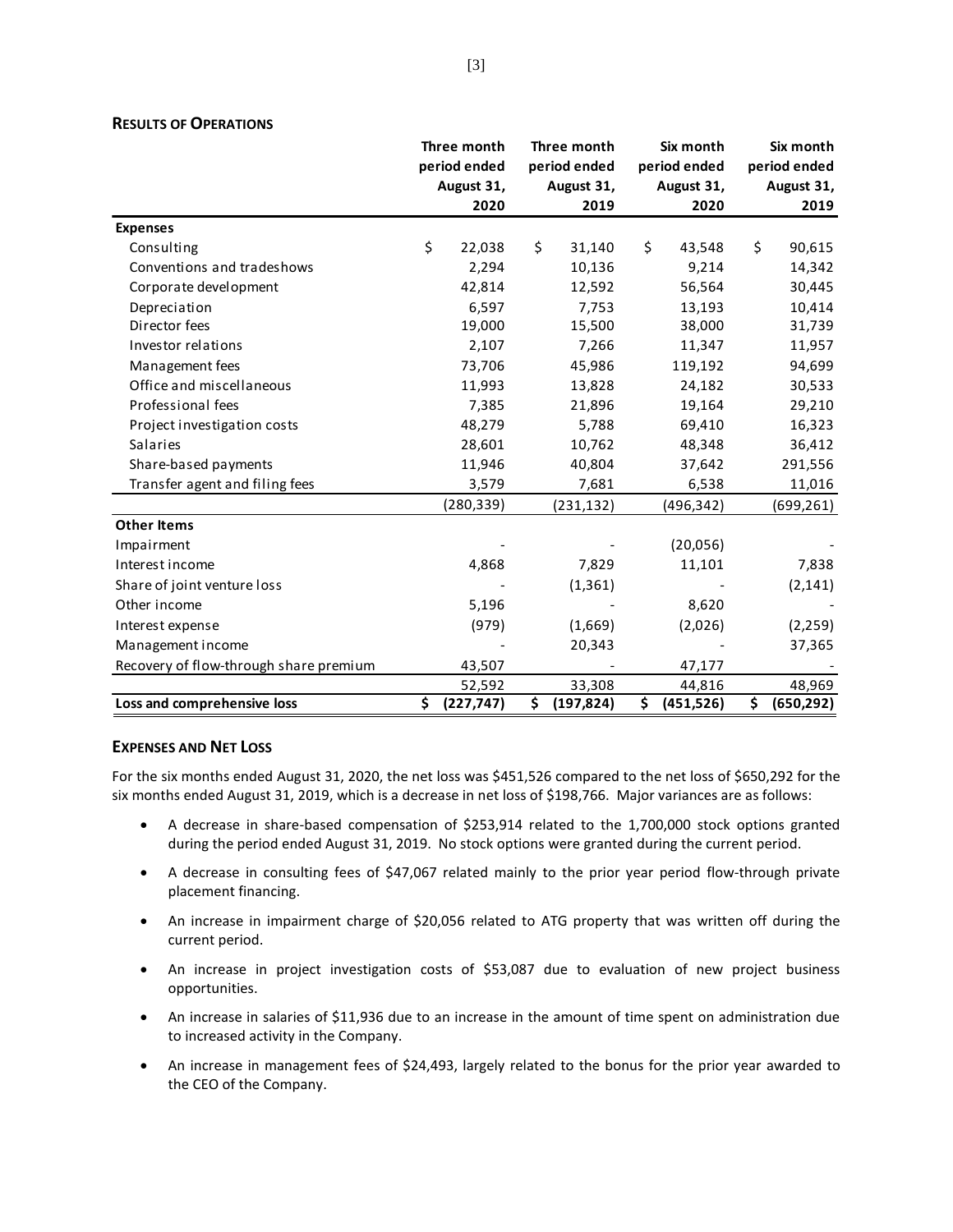- An increase in corporate communication of \$26,119 due to an increase in marketing and promotional advertisements of the Company's exploration work programs.
- A decrease in professional fees of \$10,046 mostly due to a decrease in legal services provided to the Company. The higher legal costs incurred in the prior year period were related to the issuance of convertible debt and review of various agreements and work programs.
- A decrease in management income of \$37,365 from the prior year period related to the management of Kwanika Copper project.
- An increase of \$47,177 in recovery of flow through share premium in connection with the Company's exploration activities during the period.

For the three months ended August 31, 2020, the net loss was \$227,747 compared to the net loss of \$197,824 for the three months ended August 31, 2019, which is an increase in net loss of \$29,923. Major variances are as follows:

- A decrease in share-based compensation of \$28,858 related to the 1,700,000 stock options granted during the period ended August 31, 2019. No stock options were granted during the current period.
- An increase in project investigation costs of \$42,491 due to evaluation of new project business opportunities.
- An increase in salaries of \$17,839 due to an increase in the amount of time spent on administration due to increased activity in the Company.
- An increase in management fees of \$27,720, largely related to the bonus awarded to the CEO of the Company.
- An increase in corporate communication of \$30,222 due to an increase in marketing and promotional advertisements of the Company's exploration work programs.
- A decrease in professional fees of \$14,511 mostly due to a decrease in legal services provided to the Company. The higher legal costs incurred in the prior year period were related to the issuance of convertible debt and review of various agreements and work programs.
- A decrease in management income of \$20,343 from the prior year period related to the management of Kwanika Copper project.
- An increase of \$43,507 in recovery of flow through share premium in connection with the Company's exploration activities during the period.

# **CASH FLOWS**

The condensed consolidated interim statement of cash flows shows that the net cash position of the Company decreased by \$1,077,154 in the period ended August 31, 2020. The change is attributable to the cash outflows of \$451,766 used for operating activities and cash outflows of \$650,498 used for investing activities less \$40,000 loan received from the government of Canada as part of the government funded COVID-19 financial assistance programs.

# **LIQUIDITY AND CAPITAL RESOURCES**

As at August 31, 2020, the Company had a working capital of \$658,067.

During the period ended August 31, 2020, the Company incurred a net loss of \$451,526 and has cumulative losses of \$34,980,504 since inception.

On June 15, 2020, the Company issued 272,104 common shares in the capital of the Company at a deemed price of \$0.19 per share in settlement of \$51,700 of debt owing to certain creditors who are at arm's length.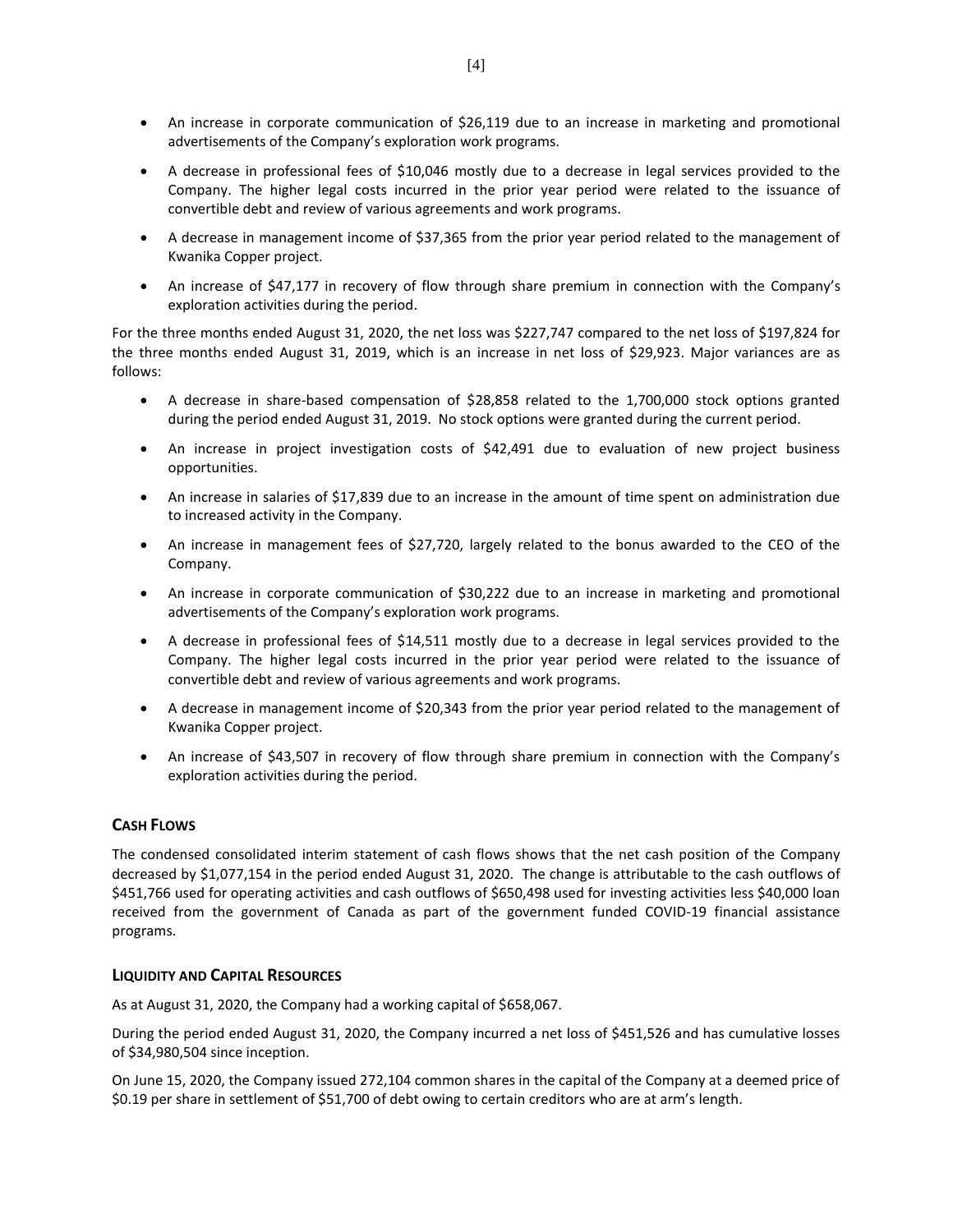At the date of this report, management believes there is adequate working capital to conduct its operations for the balance of the current fiscal year. The Company is in a position to meet its current obligations as they become due.

## **SIGNIFICANT TRANSACTIONS WITH RELATED PARTIES**

## **Related party balances**

The following amounts due to related parties are included in trade payables and accrued liabilities. These amounts are unsecured, non-interest bearing and have no fixed terms of repayment. `

|                                       | August 31, | February 29, |
|---------------------------------------|------------|--------------|
|                                       | 2020       | 2020         |
| Directors and officers of the Company | 130,609    | 62,233       |

#### **Key management personnel compensation – paid or accrued**

Key management personnel include those persons having authority and responsibility for planning, directing and controlling activities of the Company as a whole. The Company has determined that its key management personnel consists of the Company's Board of Directors and corporate officers.

|                                | Six-month<br>period ended<br>August 31, | Six-month<br>period ended<br>August 31, |
|--------------------------------|-----------------------------------------|-----------------------------------------|
|                                | 2020                                    | 2019                                    |
| Management fees <sup>(1)</sup> | 113,812                                 | \$<br>91,759                            |
| Consulting <sup>(2)</sup>      | 43,548                                  | 93,825                                  |
| Director fees <sup>(3)</sup>   | 38,000                                  | 31,739                                  |
| Share-based compensation       | 26,282                                  | 234,205                                 |
|                                | 221,642                                 | 451,528                                 |

(1) Salaries paid to David Moore, Chief Executive Officer.

(2) Includes accounting fees paid to a company controlled by Sheri Rempel, Chief Financial Officer, of \$33,243 (2019: \$35,055); and Includes consulting fees paid to a company controlled by Pamela White, Corporate Secretary, of \$10,305 (2019: \$20,520)

(3) Director fees of \$38,000 were accrued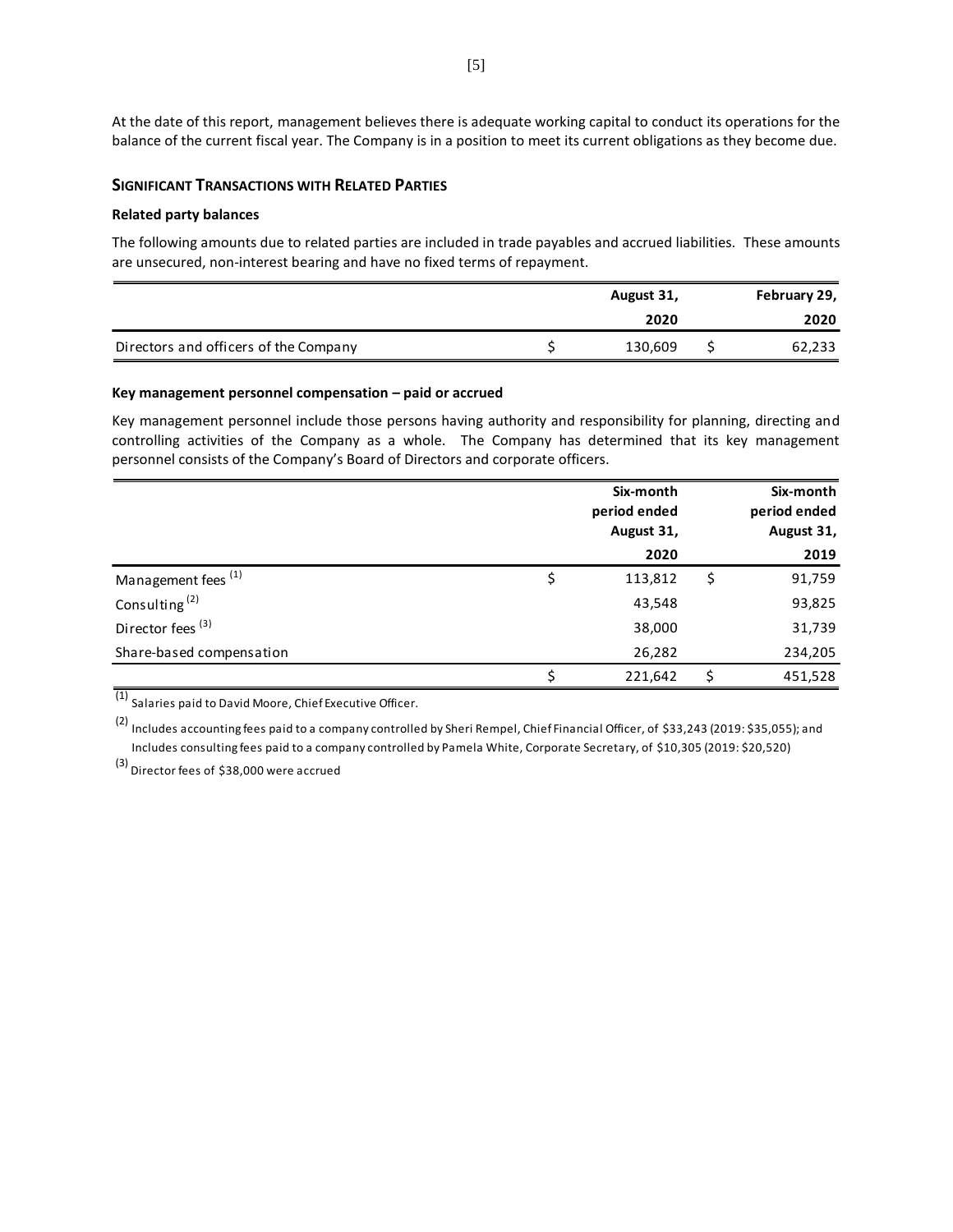## **MAJOR OPERATING MILESTONES**

#### **Joint Venture – Kwanika Copper Company**

On November 24, 2017, Serengeti completed a transaction whereby Serengeti, POSCO DAEWOO Corporation, since renamed Posco International Corporation ("PIC") and Kwanika Copper Corporation ("KCC") (formerly Daewoo Minerals Canada Corporation) signed a definitive joint venture agreement (the "JVA") for the exploration and development of the Kwanika property (the "Project"). Pursuant to the JVA, the respective interests of Serengeti and PIC in the Project were transferred to KCC, which serves as the vehicle for the joint venture.

In 2017, PIC contributed a total of \$8,300,000 in cash and held 8,200,000 million common shares of KCC (representing 35% of the total issued shares of KCC). Serengeti contributed its 95% ownership of the Kwanika property, in exchange for 15,228,571 common shares of KCC (representing 65% of the total issued shares of KCC).

During the 2020 fiscal year, an additional \$590,000 was contributed to KCC on a pro-rata basis by the two partners to further engineering studies. An additional \$680,000 was contributed by Serengeti to KCC towards funding of the calendar 2020 work program.

As at August 31, 2020, total contributions by Serengeti to KCC were \$16,292,071 and total contributions by PIC to KCC were \$8,506,500.

The Board of Directors and shareholders of KCC have approved a budget for exploration and project optimization to be completed at the Project during 2020. Upon completion, Serengeti will own approximately 67% of KCC as a result of sole funding the 2020 program. PIC has elected not to participate in the 2020 program and as a consequence, will dilute on a pro-rata basis to approximately 33% ownership of KCC.

#### **Kwanika Project Activity**

On May 17, 2018, KCC and the Company announced that Merit Consultants International had been selected to lead a consortium of geotechnical, environmental, metallurgical, resource, open pit and underground mining, tailings/waste/water management, hydrology and hydrogeology specialized consultants in the conduct of the PFS which was initially estimated to be completed in mid-2019.

The PFS was a complex undertaking, involving many different disciplines including resource estimation, underground and open-pit mine engineering, geotechnical engineering, tailings, waste and water management, infrastructure and environmental monitoring. The \$7 million original budget for the study funded by PIC plus an additional \$590,000 jointly funded by the partners was fully expended during the year.

KCC concluded that the Kwanika project mine plan was not fully optimized to a level such that upon its completion, the best path to feasibility and ultimately a construction decision would have been achieved. Furthermore, a number of opportunities were recognized as the PFS progressed that have the potential to add value to the project. Additional funding would be required to pursue these opportunities. The Company and KCC therefore elected to wrap up the PFS study using the balance of the funds available to it at the time to complete an interim, internal study report which documented the extensive work that was completed by the independent engineering consortium in order to best facilitate future advancement of the project.

The key items addressed in the interim study report, were as follows.

1) Revision of the resource estimate and investigation of geotechnical, groundwater and geochemical conditions. This was based on historic drilling plus the completion of 7,411m of core drilling in 21 holes in September 2018. The drilling program was designed to support detailed mine design and resource upgrade drilling and results have been published (see news releases dated October 18, November 13, and December 5, 2018). The new drill hole assays were incorporated into a revised resource estimate and geological model, both of which were key inputs for the open pit and underground block cave design. Serengeti announced the results of this resource update in a news release on March 3, 2019 and on April 18, 2019 published the results in an updated Independent 43-101 Technical Report.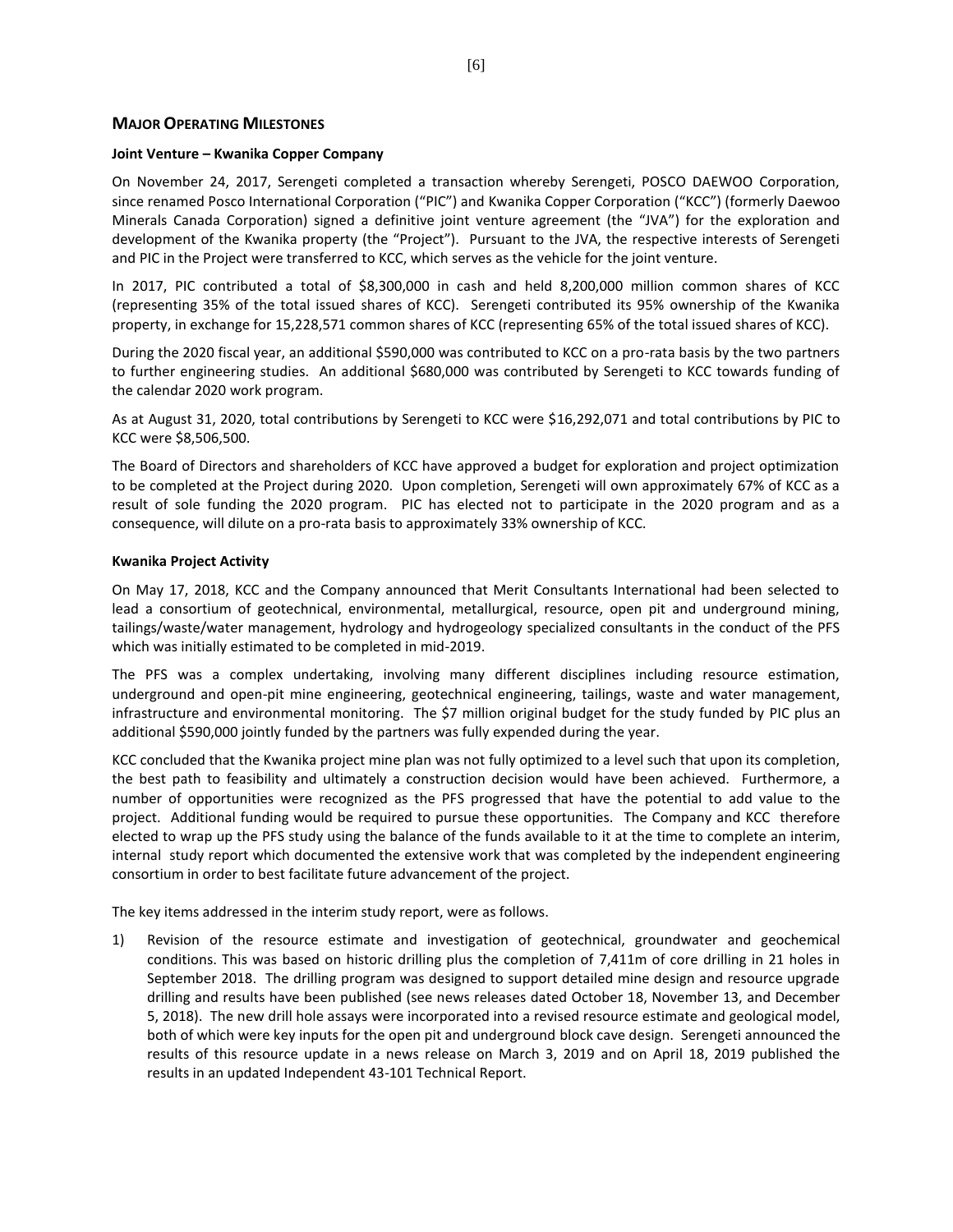| Table 1: Summary of Total Pit and Underground Resource - Kwanika Central (effective date: December 14, 2018) |                 |                                 |                                     |                        |            |            |           |                        |          |
|--------------------------------------------------------------------------------------------------------------|-----------------|---------------------------------|-------------------------------------|------------------------|------------|------------|-----------|------------------------|----------|
|                                                                                                              |                 |                                 |                                     | <b>Pit-Constrained</b> |            |            |           |                        |          |
| <b>Classification</b>                                                                                        | <b>Quantity</b> | Cut-off                         |                                     | Grade                  |            |            |           | <b>Contained metal</b> |          |
|                                                                                                              | (Mt)            | (CuEq%)                         | CuEq $(\%)$                         | Cu (%)                 | Au $(g/t)$ | Ag $(g/t)$ | Cu (Mlbs) | Au (koz)               | Ag (koz) |
| Measured                                                                                                     | 24.2            |                                 | 0.51                                | 0.34                   | 0.33       | 1.07       | 179       | 254                    | 833      |
| Indicated                                                                                                    | 80.4            | 0.13                            | 0.30                                | 0.20                   | 0.18       | 0.69       | 360       | 454                    | 1,784    |
| Total M+I                                                                                                    | 104.6           |                                 | 0.35                                | 0.23                   | 0.21       | 0.78       | 540       | 708                    | 2,617    |
| Inferred                                                                                                     | 5.7             |                                 | 0.23                                | 0.16                   | 0.13       | 0.65       | 20        | 25                     | 119      |
|                                                                                                              |                 |                                 |                                     | <b>Underground</b>     |            |            |           |                        |          |
|                                                                                                              | <b>Quantity</b> | <b>Confining</b>                |                                     | Grade                  |            |            |           | <b>Contained metal</b> |          |
| <b>Classification</b>                                                                                        | (Mt)            | <b>Shape Basis</b><br>(CuEq%)   | CuEq $(\%)$                         | Cu (%)                 | Au $(g/t)$ | Ag $(g/t)$ | Cu (Mlbs) | Au (koz)               | Ag (koz) |
| Measured                                                                                                     | 18.7            |                                 | 0.58                                | 0.36                   | 0.40       | 1.15       | 151       | 239                    | 692      |
| Indicated                                                                                                    | 100.2           | 0.27 confining                  | 0.44                                | 0.29                   | 0.27       | 0.92       | 634       | 884                    | 2,964    |
| Total M+I                                                                                                    | 118.9           | shape -                         | 0.46                                | 0.30                   | 0.29       | 0.96       | 784       | 1,123                  | 3,656    |
| Inferred                                                                                                     | 84.7            |                                 | 0.27                                | 0.17                   | 0.18       | 0.60       | 319       | 480                    | 1,634    |
|                                                                                                              |                 |                                 | <b>Combined Pit and Underground</b> |                        |            |            |           |                        |          |
| <b>Classification</b>                                                                                        | <b>Quantity</b> | Cut-off                         |                                     | Grade                  |            |            |           | <b>Contained metal</b> |          |
|                                                                                                              | (Mt)            | (CuEq%)                         | CuEq $(\%)$                         | Cu (%)                 | Au $(g/t)$ | Ag $(g/t)$ | Cu (Mlbs) | Au (koz)               | Ag (koz) |
| Measured                                                                                                     | 42.9            |                                 | 0.54                                | 0.35                   | 0.36       | 1.10       | 330       | 493                    | 1,525    |
| Indicated                                                                                                    | 180.6           | As applicable<br>for pit and ug | 0.38                                | 0.25                   | 0.23       | 0.82       | 994       | 1,338                  | 4,748    |
| Total M+I                                                                                                    | 223.6           | from above                      | 0.41                                | 0.27                   | 0.25       | 0.87       | 1,324     | 1,831                  | 6,273    |
| Inferred                                                                                                     | 90.4            |                                 | 0.26                                | 0.17                   | 0.17       | 0.60       | 339       | 504                    | 1,753    |

Summary tables extracted from that report are included below.

|                                                                       | Table 2: Measured+Indicated Pit Resource Sensitivity and Underground Material within PFS Confining shapes |                               |                    |            |            |           |                        |          |  |
|-----------------------------------------------------------------------|-----------------------------------------------------------------------------------------------------------|-------------------------------|--------------------|------------|------------|-----------|------------------------|----------|--|
| <b>Pit-Constrained Sensitivity Analysis at Various Cut-Off Grades</b> |                                                                                                           |                               |                    |            |            |           |                        |          |  |
|                                                                       |                                                                                                           | Grade                         |                    |            |            |           | <b>Contained metal</b> |          |  |
| <b>Classification</b>                                                 | <b>Quantity (Mt)</b>                                                                                      | <b>CuEq (%)</b>               | <b>CuEq</b><br>(%) | Au $(g/t)$ | Ag $(g/t)$ | Cu (Mlbs) | Au (koz)               | Ag (koz) |  |
|                                                                       | 104.6                                                                                                     | 0.13                          | 0.35               | 0.23       | 0.21       | 540       | 708                    | 2,617    |  |
| Total M+I                                                             | 63.2                                                                                                      | 0.25                          | 0.45               | 0.30       | 0.27       | 424       | 546                    | 1808     |  |
|                                                                       | 24.4                                                                                                      | 0.40                          | 0.67               | 0.45       | 0.41       | 244       | 318                    | 991      |  |
| Total M+I                                                             | 64.0                                                                                                      | $**0.4$<br>confining<br>shape | 0.62               | 0.39       | 0.43       | 550       | 884                    | 2,520    |  |

| Table 3: Restated 2016 Kwanika South Zone Mineral Resource Statement (SRK Consulting, October 14, 2016) |                         |                       |              |             |             |                        |                                            |    |       |           |
|---------------------------------------------------------------------------------------------------------|-------------------------|-----------------------|--------------|-------------|-------------|------------------------|--------------------------------------------|----|-------|-----------|
| <b>Pit-Constrained</b>                                                                                  |                         |                       |              |             |             |                        |                                            |    |       |           |
|                                                                                                         |                         | Grade                 |              |             |             | <b>Contained metal</b> |                                            |    |       |           |
| <b>Classification</b>                                                                                   | <b>Quantity</b><br>(Mt) | <b>CuEq</b><br>$(\%)$ | Cu<br>$(\%)$ | Au<br>(g/t) | Ag<br>(g/t) | Mo (%)                 | Cu<br>Ag<br>Au<br>(Mlbs)<br>(koz)<br>(koz) |    |       | Mo (Mlbs) |
| Inferred                                                                                                | 33.3                    | 0.31                  | 0.26         | 0.08        | 1.64        | 0.01                   | 191                                        | 80 | 1.760 | 8         |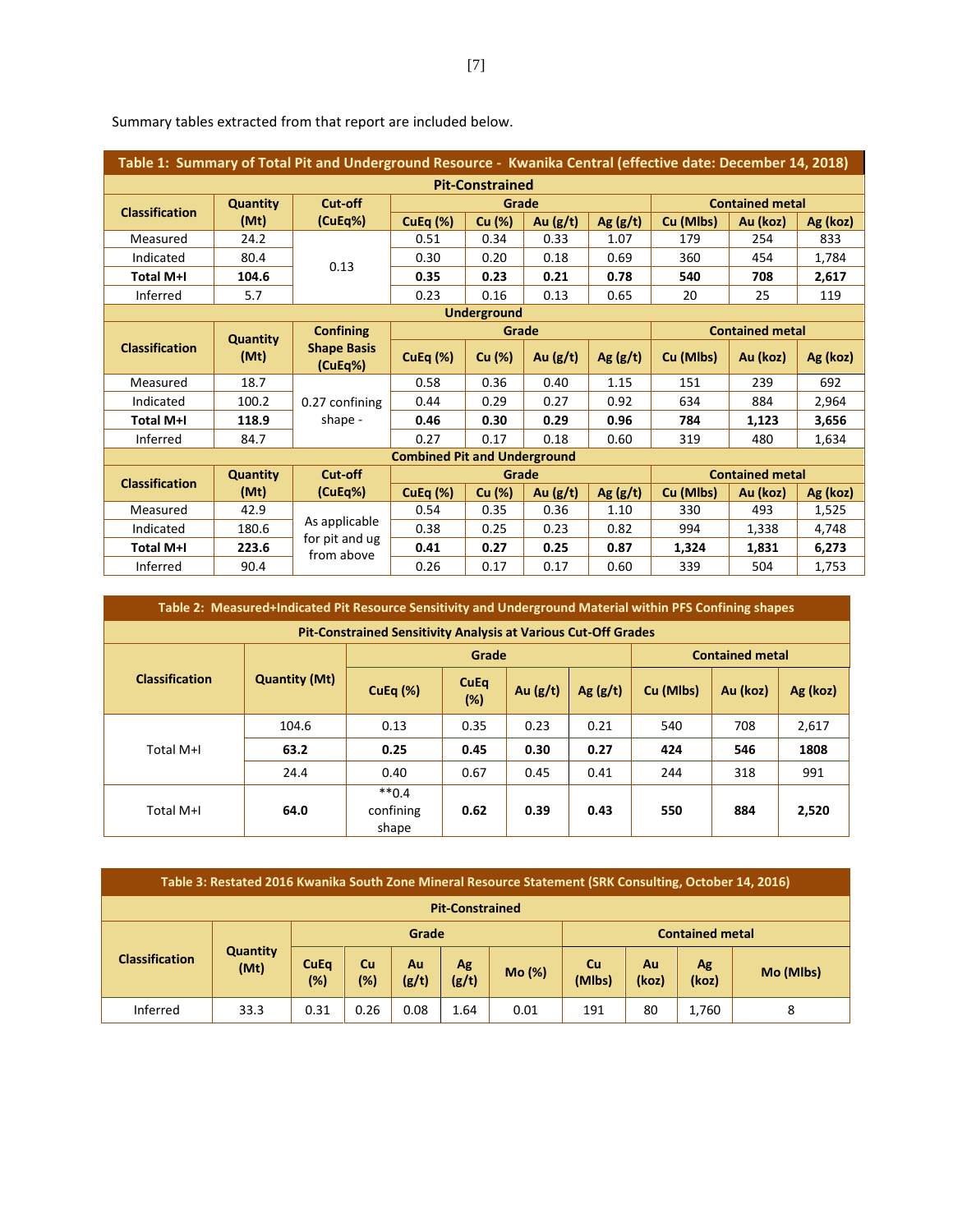Central Zone Resource Notes

- The cut-offs are based on prices of US\$3.25/lb of copper, US\$1,350/oz of gold, US\$17/oz of silver and assumed recoveries of 91% for copper, 75% for gold, 75% for silver.
- Copper equivalents (CuEq) values are calculated using the formula below based on the above metal prices and recoveries. They are also calculated to include smelter terms and a \$US:\$CAD exchange rate of 0.77 which results in the following equation.

## South Zone Resource Notes

\*Open-pit constrained mineral resources are reported in relation to a conceptual Whittle pit shell. Mineral resources are not mineral reserves and do not have demonstrated economic viability. All figures are rounded to reflect the relative accuracy of the estimate. All composites have been capped where appropriate.

\*\* Open-pit constrained mineral resources are reported at a copper equivalent cut-off of 0.13%. The cut-offs are based on prices of US\$3.00/lb of copper, US\$1,300/oz of gold, US\$20/oz of silver, US\$9.00/lb of molybdenum and assumed recoveries of 89% for copper, 70% for gold, 75% for silver, and 60% for molybdenum.

\*\*\* Copper equivalent values are calculated using the formula:

 $CUEq = Cu_{%} + ((Au_{got}/31.1034*Au_{Price}*Au_{Recovery}) + (Ag_{got}/31.1034*Ag_{Price}*Ag_{Recovery}) +$  $(Mo<sub>%</sub>*Mo<sub>Price</sub>*Mo<sub>Recovery</sub>*22.0462)$  /  $(Cu<sub>Price</sub>*Cu<sub>Recovery</sub>*22.0462)$ 

2) Metallurgical testing and process design.

Initial locked cycle metallurgical test results were published in a news release dated May 15, 2019 and the results are shown in the following table

| Test ID          | Product                           |      | Grade    | Recovery |       |       |
|------------------|-----------------------------------|------|----------|----------|-------|-------|
|                  |                                   | % Cu | $g/t$ Au | Mass, %  | % Cu  | % Au  |
|                  | Head                              | 0.70 | 0.81     | 100.0    | 100.0 | 100.0 |
| LCT <sub>1</sub> | <b>Cu-Au Concentrate</b>          | 25.1 | 24.4     | 2.43     | 87.6  | 72.9  |
|                  | <b>Cleaner Scavenger Tailings</b> | 0.32 | 0.77     | 12.8     | 5.9   | 12.1  |
|                  | Rougher Scavenger Tailings        | 0.05 | 0.14     | 84.8     | 6.5   | 15.0  |
|                  | Head                              | 0.75 | 0.81     | 100.0    | 100.0 | 100.0 |
| LCT <sub>2</sub> | <b>Cu-Au Concentrate</b>          | 25.1 | 22.4     | 2.67     | 88.9  | 74.0  |
|                  | <b>Cleaner Scavenger Tailings</b> | 0.33 | 0.77     | 11.5     | 5.0   | 11.0  |
|                  | Rougher Scavenger Tailings        | 0.05 | 0.14     | 85.8     | 6.1   | 15.0  |
| Average          | <b>Cu-Au Concentrate</b>          | 25.1 | 23.4     | 2.55     | 88.3  | 73.5  |

#### **LCT Test Results-Open Pit High Grade/Initial Production Sample**

Note: Assayed head grades: 0.69% Cu and 0.75 g/t Au

The Au-Cu concentrate produced from the LCT 1 test was assayed for main impurities which may affect concentrate quality. The assay indicates that in general the impurity levels of the concentrate are low. Most of the impurity levels are expected to be much lower than the penalty thresholds specified by most of the smelters, excluding fluorine which may be close or slightly higher than the requirement of some smelters.

### **Main Impurity Content of Cu-Au Concentrate**

| <b>Element</b> | Hg   | Pb  | 4H         | As  | $\overline{\phantom{0}}$<br>cυ | rh.<br>วม |     | Sе  | Bi            |
|----------------|------|-----|------------|-----|--------------------------------|-----------|-----|-----|---------------|
| Unit           | ppm  | ppm | ppm        | ppm | ppm                            | ppm       | ppm | ppm | ppm           |
| Value          | 0.24 | 137 | 24F<br>315 | 120 | ر. د                           | 34        | 342 | 280 | $\sim$<br>⊥ ب |

3) Significant work was also completed on the following additional project components and was incorporated into the interim study report: open pit and underground mine design, tailings, waste and water management; project infrastructure, environmental benchmarking, socioeconomics and First Nations.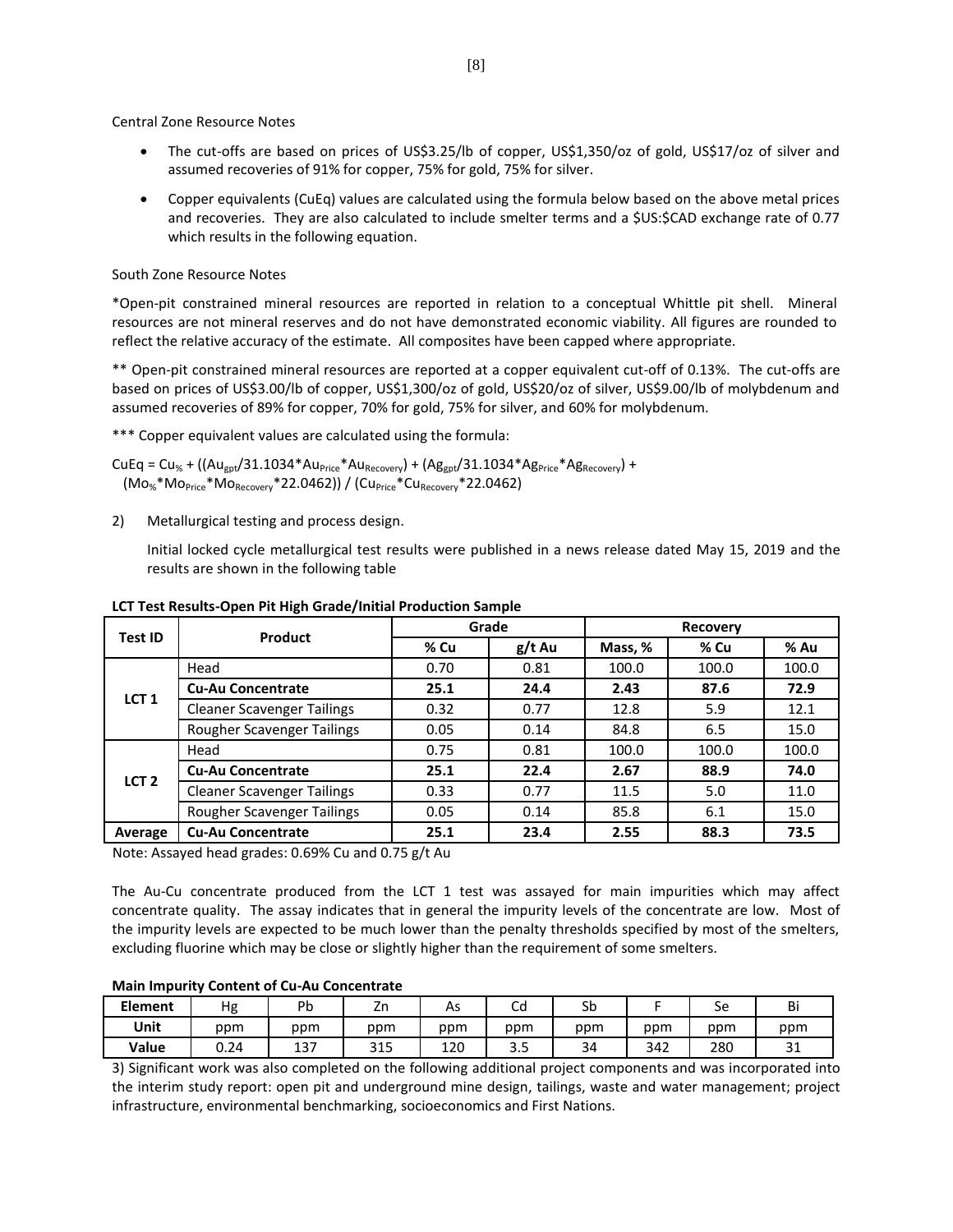The 2020 work program at Kwanika, sole funded by Serengeti, includes:

- 1. Exploration and Resource Development
	- a. Approximately 3,600 metres of diamond drilling to test for potential to expand resources near the Central Zone; and test related exploration targets including the Central Zone South and North targets, and the western margin of the South Zone resource. This drilling program was initiated prior to the end of the current quarter.
	- b. Approximately 16 line-kilometres of induced-polarization ("IP") surveys north and south of the Central Zone resource to develop known targets, as well as at the Rottacker area located 20 kilometres south of Kwanika, which work was completed as at the end of the current quarter.
- 2. Project Optimization
	- a. Mineral sorting, staged evaluation to better understand the potential benefits of mineral sorting during production from an underground block-cave at Central Zone.
	- b. Initial enterprise optimization studies designed to identify key aspects that impact project economics.

# **Top Cat Project**

On July 15, 2019 the Company optioned a group of claims covering approximately 21,600 hectares in central British Columbia.

The Company may earn a 100% interest by:

- Making staged cash payments totaling \$340,000 over 5 years; \$18,000 of which was paid on signing. On November 7, 2019, the Company issued 83,333 shares at a fair value of \$18,333 in lieu of cash payment pursuant to the option agreement. On July 13, 2020, the Company paid \$22,000 pursuant to the option agreement;
- Issuing a total of 1,500,000 common shares in stages over a 5-year period. On August 2, 2019, 100,000 shares were issued upon TSX Venture Exchange approval of the option agreement. On July 13, 2020, the Company issued 100,000 shares with fair value of \$28,000 pursuant to the option agreement;
- Incurring a total of \$1,250,000 in exploration expenditures over a 5-year period with a minimum of \$100,000 to be spent before the first anniversary of the agreement, which minimum expenditure requirement has been met;
- Granting the optionors a 3% net smelter royalty (NSR) on the property, subject to the Company's right to purchase a 2% NSR for \$2,000,000 at any time prior to the first anniversary of commercial production.

Company geologists completed a mapping and sampling program at Top Cat in September 2019, collecting 79 rock and 282 soil and stream sediment samples from six (6) prospective localities on the property. Copper mineralization, in the form of chalcopyrite and/or bornite, was observed at all six localities and gold assays from trace to 6.50 g/t Au were returned from the sampling. Serengeti is planning a follow-up IP and mapping/sampling program at Top Cat in 2020 in order to develop future drill targets.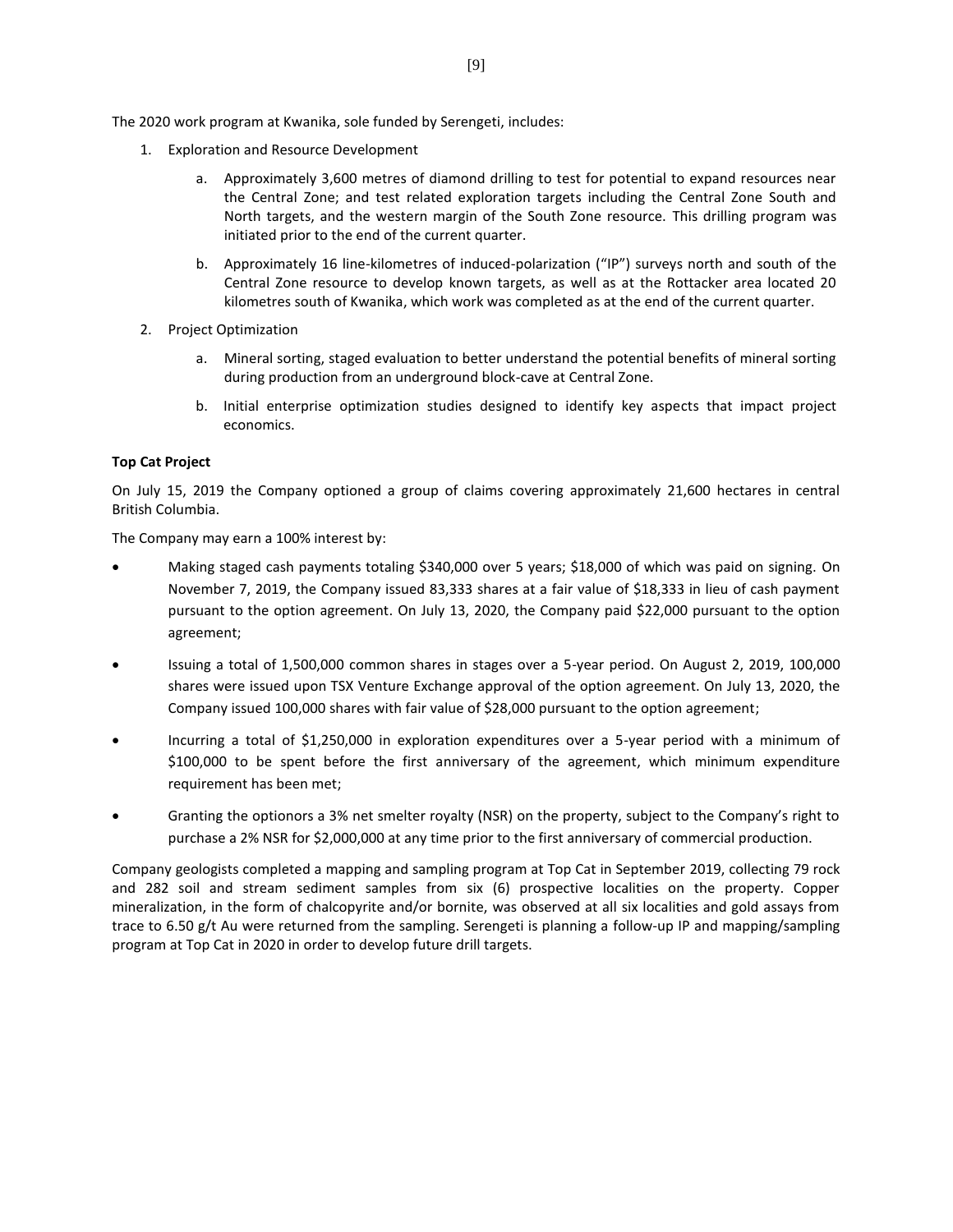Two target areas in particular stand out on the Top Cat property and will be the focus of a 2020 work program as follows:

## *Nova*

The Nova area is located in the northern portion of the property area and is largely overlain by till with local angular mineralized magnetite-sulphide bearing pyroxenite boulders underlain by an intense magnetic anomaly measuring roughly 500m by 800m. Historical boulder samples assay up to 0.52% Cu, 0.327 g/t Au, 4.4 g/t Ag, 0.071 g/t Pt and 0.498 g/t Pd and boulder samples collected by Serengeti in 2019 assay up to 1.39% Cu, 0.69 g/t Au, 6.45 g/t Ag, 0.21 g/t Pt and 1.38 g/t Pd.

Petrographic analysis of the PGE-skarn sample describes a massive skarn dominated by actinolite with lesser magnetite-(ilmenite) and apatite, with scattered patches of chalcopyrite and less abundant bornite altered to covellite. Actinolite is largely interpreted as an alteration product, and when considered with the presence of primary and secondary magnetite associated with copper minerals, suggests magnetic features at Nova may represent the presence of a Cu-Au-PGE bearing pyroxenite or possibly an iron oxide copper-gold system.

Soil sampling completed in 2019 identified a strong Cu-Ag anomaly along the fringe of one of the magnetic anomalies, and an interpreted south-southwestern glacial ice flow direction supports the hypothesis that mineralized till boulders may be sourced from "plug"-like magnetic features following the northwestern trend observed at Nova.

Soil sampling completed by Serengeti in 2019 identified a strong Cu-Ag anomaly along the fringes of the magnetic feature that may be related to mineralization within a buried pyroxenite body, that may be the source of the observed magnetic response.

In 2020 field season a program of geological mapping, soil silt and rock geochemical sampling was focused on Nova area targets and 13.5 km of induced polarization geophysical surveying was completed including three lines at Nova and one to the east. The results of this work are being compiled and as at the date of this report had not yet been released.

## *Cat Mountain*

Serengeti completed a detailed historical data compilation which resulted in the accumulation of 632 rock, and 4,547 soil samples; 69 drill hole logs and related assays from Cat Mountain; and various geophysical surveys dating back to 1974. Serengeti also completed platinum group element ("PGE") analysis on a sample from Nova, and petrographic analysis on samples from Nova and Cat Mountain. The Nova sample returned elevated palladium values clearly correlated with copper.

Cat Mountain has seen over 10,000 metres of drilling in 69 drill holes completed between 1977 and 2007. Most holes are located within the Bet (western) and Hoffman (eastern) zones which are characterized by quartzmagnetite ± chalcopyrite-Au veins and as copper replacements in volcanic rocks. The Bet and Hoffman zones occur within a strong magnetic high anomaly along the eastern contact of the Hogem Batholith with volcanics of the Quesnel Terrane. Northeast and northwest-striking faults crosscut and transpose mineralized zones, which is supported by soil geochemical data.

## **ATTY Project**

On March 1, 2018, Finlay Mineral Ltd. ("Finlay") optioned the ATTY Property to Serengeti for \$1.85 million in consideration and \$12 million of expenditures on the property over 8 years. The option agreement's term is over 8 years with all cash payments totaling \$625,000, combined cash and/or share payments totaling \$975,000, and further payments of \$250,000 to purchase Finlay's royalty rights, in addition to optional work commitments on the ATTY Property of \$12 million. The first anniversary financial terms were met and a three-month deferral of the second-year financial terms was arranged. Serengeti met the second-year work commitment of a minimum of \$875,000 of work on ATTY due by April 2020.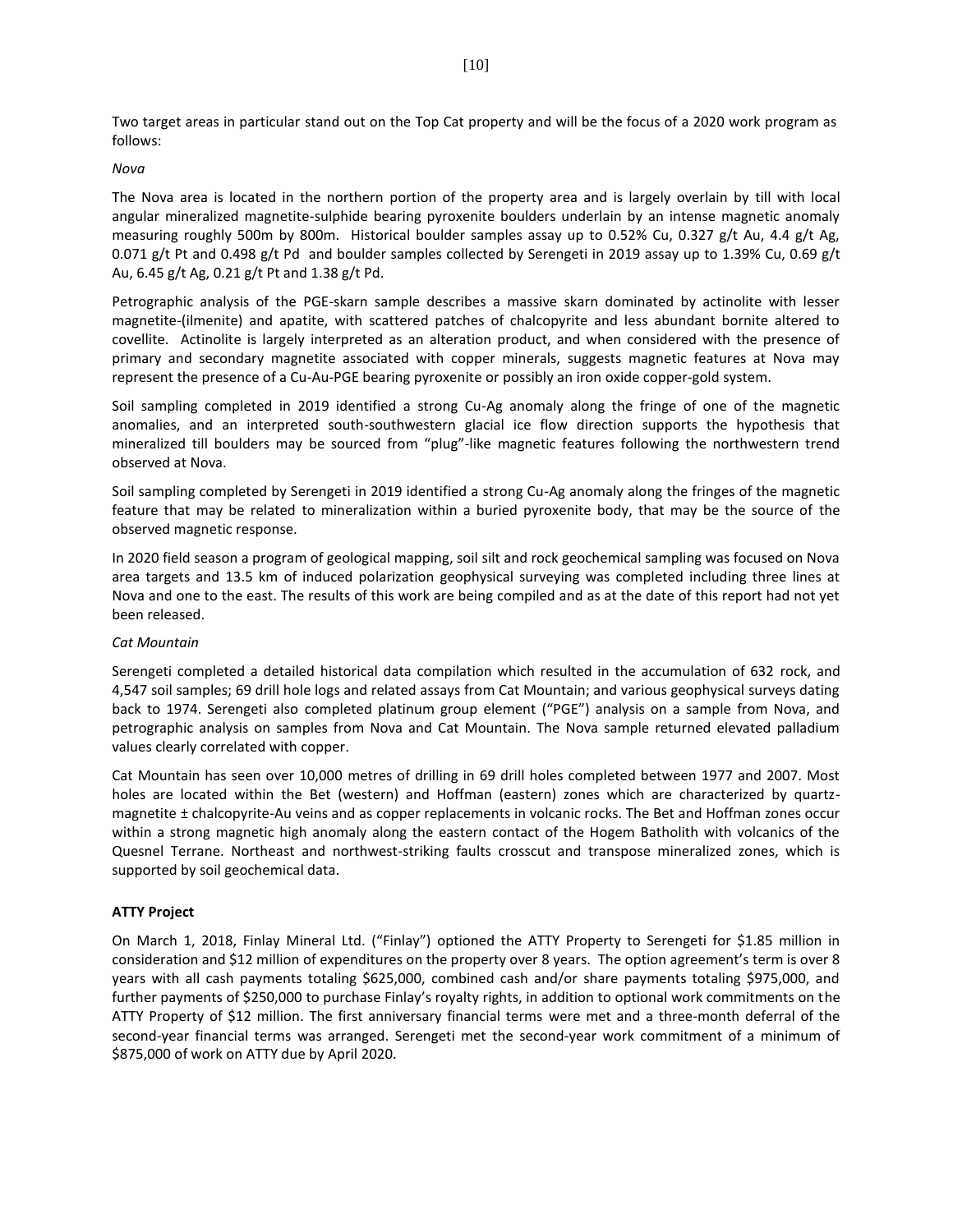On review of the results obtained from the 2019 drilling program at Atty , when compared to the the opportunities presented on other parts of the Company's property portfolio, a decision was taken prior to the date of this report to turn the property back to the optionors and for the year ended February 29, 2020, the Company recorded an impairment of \$1,474,973 on the Atty property.

During the period ended August 31, 2020, the Company recorded an impairment of \$20,056 on the ATG property.

# **Other Projects**

On August 14, 2019 the Company reported results of field work completed on the East Niv property located 40km SW of the Kemess Mine. The work identified a newly recognized cluster of partially outcropping copper-gold porphyry and related high-grade Cu-Au vein occurrences located in a dilatant jog within a major regional structure that the Company believes has the potential to host multiple mineralized porphyry centers. The property was expanded to 6,405 Hectares.

On September 16, 2019, the Company announced results of mapping and sampling completed at Arjay and West Goldway properties. The work located numerous high-grade copper-silver bearing quartz-carbonate shear veins mainly within oxidized fragmental volcanics. Soil geochemical sampling and a single line of IP geophysics identified a prospective area within intrusive rocks located nearby and represents a drill-ready target. A second line of IP was completed at W Goldway and a chargeability anomaly associated with an aeromagnetic high beneath valley cover represents a second drill target for future testing. The Company subsequently expanded Arjay and West Goldway claim to approximately 4,220ha.

On October 9, 2019, the Company announced the results of IP geophysical surveying at the Croy Bloom property where two additional chargeability anomalies were located. These results when combined with prior surveying and other data identifies three distinct drill targets all associated with Cu-Au mineralization in prior drilling, outcrop or in one case reported underground mine workings.

On March 31, 2020, the Company provided a general corporate update and plans for 2020 along with a COVID 19 contingency plan.

On June 2, 2020, the Company provided an update on the status of its exploration permits along with detailed plans for exploration on the Kwanika, Top Cat and East Niv properties.

On July 27, 2020, the Company provided an update on exploration activity carried out to that point in the current quarter on the East Niv and Topcat properties.

On October 7, 2020, Serengeti reported the majority of the results from the 2020 field program at East Niv. The mapping, sampling and IP geophysics completed have outlined a 3.5 sq km multiparameter porphyry copper-gold target at East Niv and the property was expanded to over 20,000 hectares during the quarter.

Serengeti also holds a 100% interest in several other properties and an approximately 56.3% interest in one additional property in joint venture partnership with Fjordland Exploration Inc. All properties are located in the Quesnel Trough of British Columbia and eastern limb of the Stikine Terrane. The Quesnel Trough is host to the Kemess, Mt. Milligan, Mt. Polley, New Afton, and Copper Mountain porphyry copper-gold deposits.

Details of Serengeti's property portfolio in BC can be found on the Company's website at [www.serengetiresources.com.](http://www.serengetiresources.com/)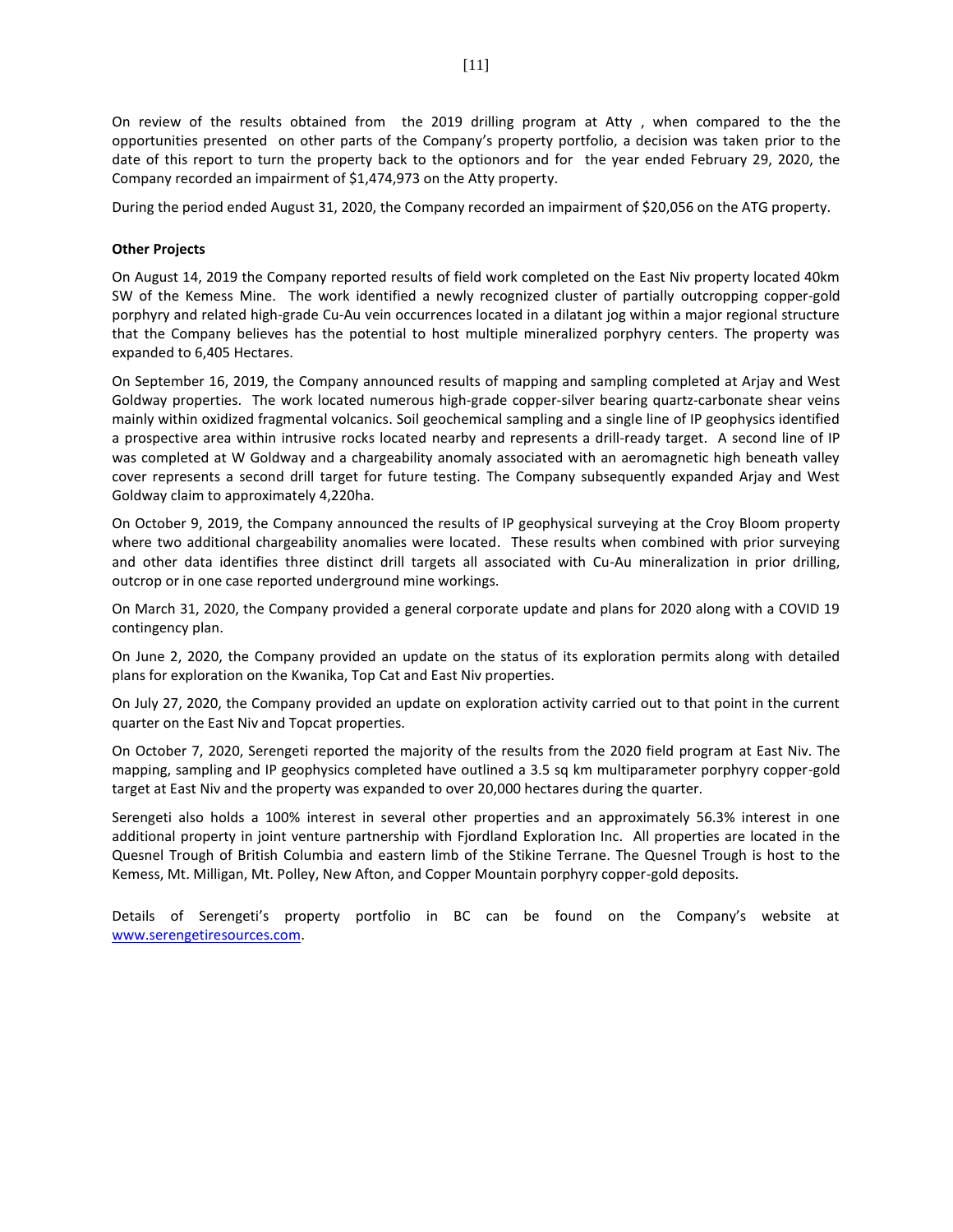# **RISK AND UNCERTAINTIES**

## **COVID-19**

Since March 31, 2020, the outbreak of the novel strain of coronavirus, specifically identified as "COVID- 19", has resulted in governments worldwide enacting emergency measures to combat the spread of the virus. These measures, which include the implementation of travel bans, self-imposed quarantine periods and social distancing, have caused material disruption to businesses globally resulting in an economic slowdown. Global equity markets have experienced significant volatility and weakness. Governments and central banks have reacted with significant monetary and fiscal interventions designed to stabilize economic conditions. The duration and impact of the COVID-19 outbreak is unknown at this time, as is the efficacy of the government and central bank interventions. It is not possible to reliably estimate the length and severity of these developments and the impact on the financial results and condition of the Company and its operations in future periods.

# **OTHER MD&A DISCLOSURE REQUIREMENTS**

## **Information Available on SEDAR**

As specified by National Instrument 51-102, Serengeti advises readers of this MD&A that important additional information about the Company is available on the SEDAR website [http://www.sedar.com/](about:blank)

## **Qualified Persons & Information Concerning Estimates of Mineral Resources**

Estimates of Mineral Resources presented here have been prepared by Sue Bird, P. Eng. of Moose Mountain Technical Services and a Qualified and fully independent Person according to the guidelines of NI 43-101.

Other technical information contained in this MD&A has been summarized by the Company's Qualified Person, David W. Moore, P. Geo. who has supervised the preparation of, and approved, the scientific and technical information contained herein.

## **OUTSTANDING SHARE DATA**

Common shares, stock options and share purchase warrants issued and outstanding as at the year end are described in detail in Note 12 to the condensed consolidated interim financial statements dated August 31, 2020, which as of October 28, 2020, are as follows:

|                               | Number of shares |            |
|-------------------------------|------------------|------------|
| <b>Issued and outstanding</b> | 110,400,518      | 44,643,451 |